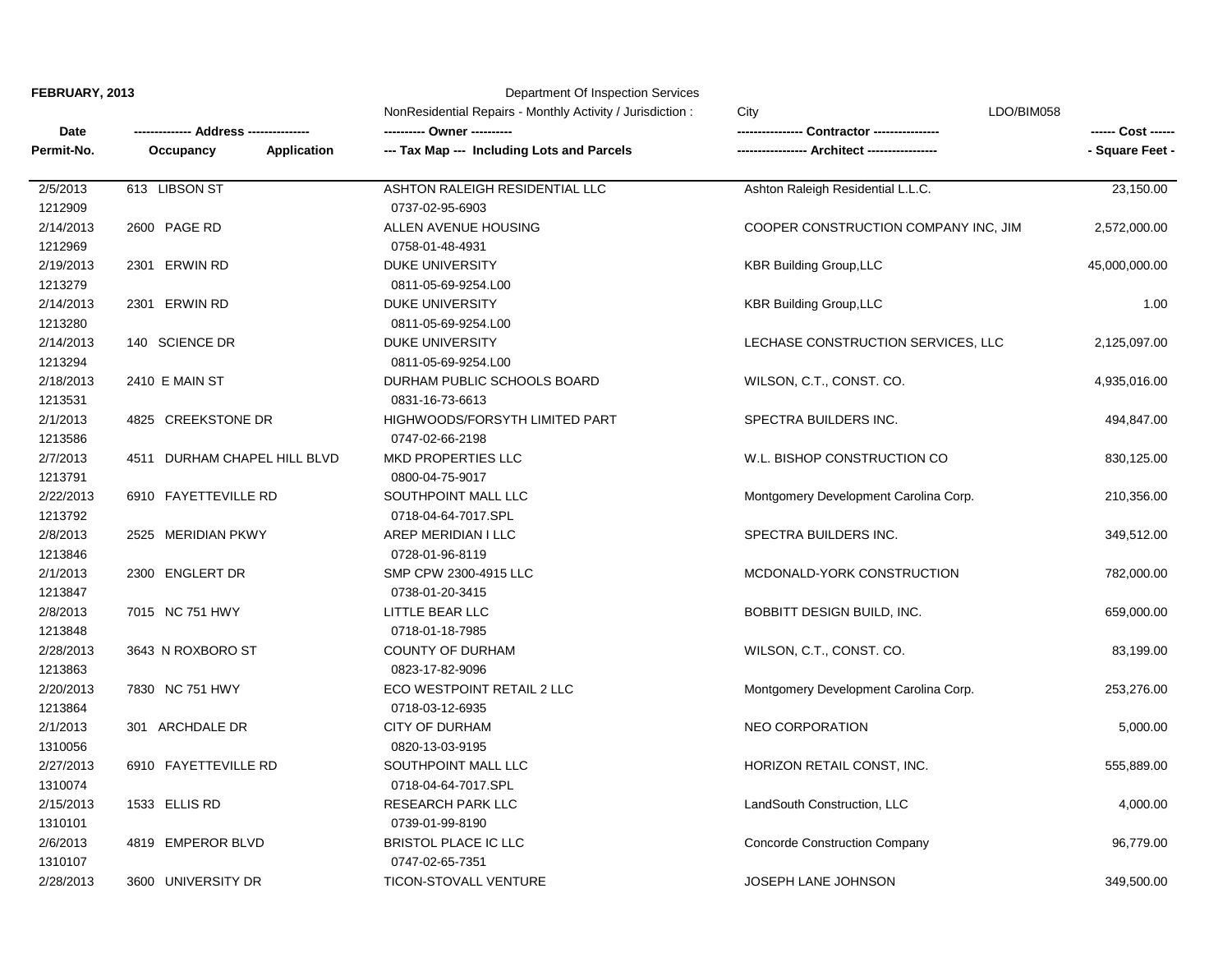## **FEBRUARY, 2013** Department Of Inspection Services

|            |                              |                    | NonResidential Repairs - Monthly Activity / Jurisdiction:<br>---------- Owner ---------- | LDO/BIM058<br>City                        | ------ Cost ------ |
|------------|------------------------------|--------------------|------------------------------------------------------------------------------------------|-------------------------------------------|--------------------|
| Date       |                              |                    |                                                                                          | Contractor ----------------               |                    |
| Permit-No. | Occupancy                    | <b>Application</b> | --- Tax Map --- Including Lots and Parcels                                               |                                           | - Square Feet -    |
| 1310112    |                              |                    | 0810-11-57-3177.000                                                                      |                                           |                    |
| 2/1/2013   | 4607 S ALSTON AVE            |                    | <b>EQUITY INVESTORS</b>                                                                  | Commercial Millwork and Installation, LLC | 43,641.00          |
| 1310113    |                              |                    | 0738-03-32-0644                                                                          |                                           |                    |
| 2/11/2013  | 106 WALKER ST                |                    | <b>GWC PROPERTIES</b>                                                                    | MCKINNEY, JOHN T.                         | 6,485.00           |
| 1310151    |                              |                    | 0831-09-15-3488                                                                          |                                           |                    |
| 2/14/2013  | 324 BLACKWELL ST             |                    | A J FLETCHER FOUNDATION                                                                  | Lend Lease US Construction Inc.           | 526,793.00         |
| 1310165    |                              |                    | 0821-12-86-0656                                                                          |                                           |                    |
| 2/11/2013  | 2226 W NC 54 HWY             |                    | RICHAN IV LLC                                                                            | WILLIAMS CONST CO., INC                   | 2,469,711.00       |
| 1310166    |                              |                    | 0708-01-46-1752                                                                          |                                           |                    |
| 2/10/2013  | 2226 W NC 54 HWY             |                    | RICHAN IV LLC                                                                            | WILLIAMS CONST CO., INC                   | 224,898.00         |
| 1310167    |                              |                    | 0708-01-46-1752                                                                          |                                           |                    |
| 2/26/2013  | 4005 DURHAM CHAPEL HILL BLVD |                    | SAMS REAL ESTATE BUSINESS TR                                                             | <b>MLB Construction Services, LLC</b>     | 400,069.00         |
| 1310184    |                              |                    | 0810-10-26-8987                                                                          |                                           |                    |
| 2/1/2013   | 2351 ERWIN RD                |                    | DUKE UNIVERSITY                                                                          | DUKE UNIVERSITY HEALTH SYSTEM, INC.       | 215,900.00         |
| 1310185    |                              |                    | 0811-05-69-9254.L00                                                                      |                                           |                    |
| 2/14/2013  | 125 SCIENCE DR               |                    | <b>DUKE UNIVERSITY</b>                                                                   | ROMEO GUEST ASSOC. INC                    | 1,975,009.00       |
| 1310214    |                              |                    | 0811-05-69-9254.L00                                                                      |                                           |                    |
| 2/6/2013   | 5704 FAYETTEVILLE ST         |                    | <b>BRICKMAN DFC LLC</b>                                                                  | VISION CONTRACTORS, INC.                  | 26,000.00          |
| 1310220    |                              |                    | 0729-03-10-2635                                                                          |                                           |                    |
| 2/19/2013  | 4625 CREEKSTONE DR           |                    | HIGHWOODS/FORSYTH LIMITED PART                                                           | DUFFEY SOUTHEAST, INC.                    | 126,003.00         |
| 1310227    |                              |                    | 0747-02-56-3373                                                                          |                                           |                    |
| 2/6/2013   | 2200 W MAIN ST               |                    | SCI DUKE FUND 11 LLC                                                                     | VISION CONTRACTORS, INC.                  | 35,300.00          |
| 1310229    |                              |                    | 0822-17-11-7823                                                                          |                                           |                    |
| 2/12/2013  | 2821 N ROXBORO ST            |                    | REA II CEDAR TERRACE LLC                                                                 | <b>Divine Construction</b>                | 2,600.00           |
| 1310253    |                              |                    | 0832-05-28-4867                                                                          |                                           |                    |
| 2/7/2013   | 2301 ERWIN RD                |                    | DUKE UNIVERSITY                                                                          | BALFOUR BEATTY CONSTRUCTION-DURHAM        | 666,762.00         |
| 1310259    |                              |                    | 0811-05-69-9254.L00                                                                      |                                           |                    |
| 2/20/2013  | 721 BROAD ST                 |                    | <b>ENO VENTURES LLC</b>                                                                  | MIXON CONSTRUCTION CO, INC                | 18,665.00          |
| 1310272    |                              |                    | 0822-18-32-6362.000                                                                      |                                           |                    |
| 2/5/2013   | 601 W CHAPEL HILL ST         |                    | ERWIN DISTRIBUTING CORP INC                                                              | GRIFFIN, D.H., WRECKING                   | 1,000.00           |
| 1310274    |                              |                    | 0821-07-67-4688                                                                          |                                           |                    |
| 2/1/2013   | 605 W CHAPEL HILL ST         |                    | STURDIVANT RONNIE L                                                                      | GRIFFIN, D.H., WRECKING                   | 1,000.00           |
| 1310275    |                              |                    | 0821-07-67-3645                                                                          |                                           |                    |
| 2/1/2013   | 613 W CHAPEL HILL ST         |                    | WISE INVESTMENTS LIMITED                                                                 | GRIFFIN, D.H., WRECKING                   | 1,000.00           |
| 1310277    |                              |                    | 0821-07-67-2608                                                                          |                                           |                    |
| 2/15/2013  | 2515 S TRICENTER BLVD        |                    | NORTHWOOD RTC LLC                                                                        | THE CONLAN COMPANY                        | 967,257.00         |
| 1310282    |                              |                    | 0738-02-49-5749                                                                          |                                           |                    |